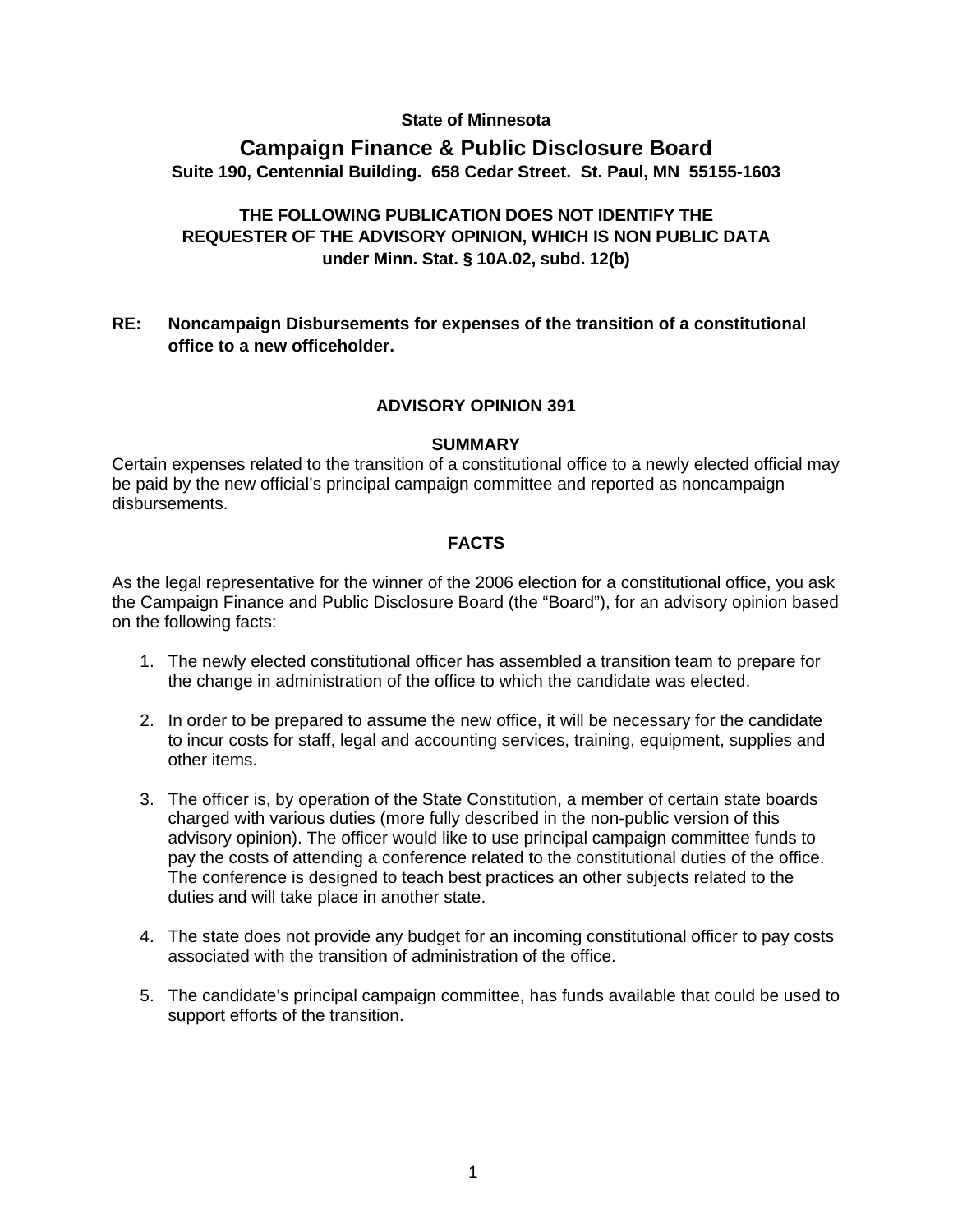## **INTRODUCTION**

In general, the use of principal campaign committee funds is controlled by Minnesota Statutes, section 211B.12. That statute limits use of such funds to activities intended to influence elections and to those noncampaign disbursements defined in Minnesota Statutes, section 10A.01, subd. 26. The particular noncampaign disbursement that is relevant and applicable to this opinion is 10A.01, subd. 26(10), which permits use of principal campaign committee funds for payment "of the candidate's expenses for serving in public office, other than for personal uses".

The Board has addressed variations of the present question on at least three previous occasions.

In Advisory Opinion 253, the Board was asked whether a newly elected, non-incumbent, candidate could use principal campaign committee funds to pay for items under the noncampaign disbursement category of "expenses for serving in public office". The Board recognized that once elected, a candidate may need to incur costs directly related to serving in office even before the actual first date of sworn service. The Board permitted the use of principal campaign committee funds for these costs as noncampaign disbursements.

The Board again considered the issue in November, 2002, in Advisory Opinion 346 which is public data pursuant to a release of information signed by the requester. In Opinion 346, the Governor-elect asked whether his transition team could use principal campaign committee funds to support the transition of the new administration into the Governor's office. The Board opined that many of the specified costs that the Governor-elect wanted to pay with committee funds were, in fact, expenses for serving in public office under Minnesota Statutes, Section 10A.01, subd. 26(10) (note: at that time the provision was numbered as part 9).

Finally, under its authority to promulgate administrative rules, the Board gave Advisory Opinion 346 the authority of law by enacting Minnesota Rules, Part 4503.0900, subpart 1. F. to create the following new noncampaign disbursement:

"costs of running a transition office for a winning gubernatorial candidate during the first six months after election".

While the cited rule is not directly applicable to the facts of the present Advisory Opinion, the reasoning behind the rule and the advisory opinions that preceded it is sound and is and applicable to constitutional offices beyond that of the Governor.

### **ISSUE ONE**

May the Committee use its funds to pay for staff salaries of the transition?

### **OPINION**

Yes. In order to transition into a new office without interruption of government services, a constitutional officer may need to employ full time staff for a wide variety of activities. Staffing costs related to establishing the candidate's new office and assuming responsibilities from the outgoing official may be classified and reported as noncampaign disbursements under Minn. Stat. §10A.01, subd. 26, (10). This Opinion does not sanction the use of principal campaign committee funds to pay a salary to the newly elected constitutional officer.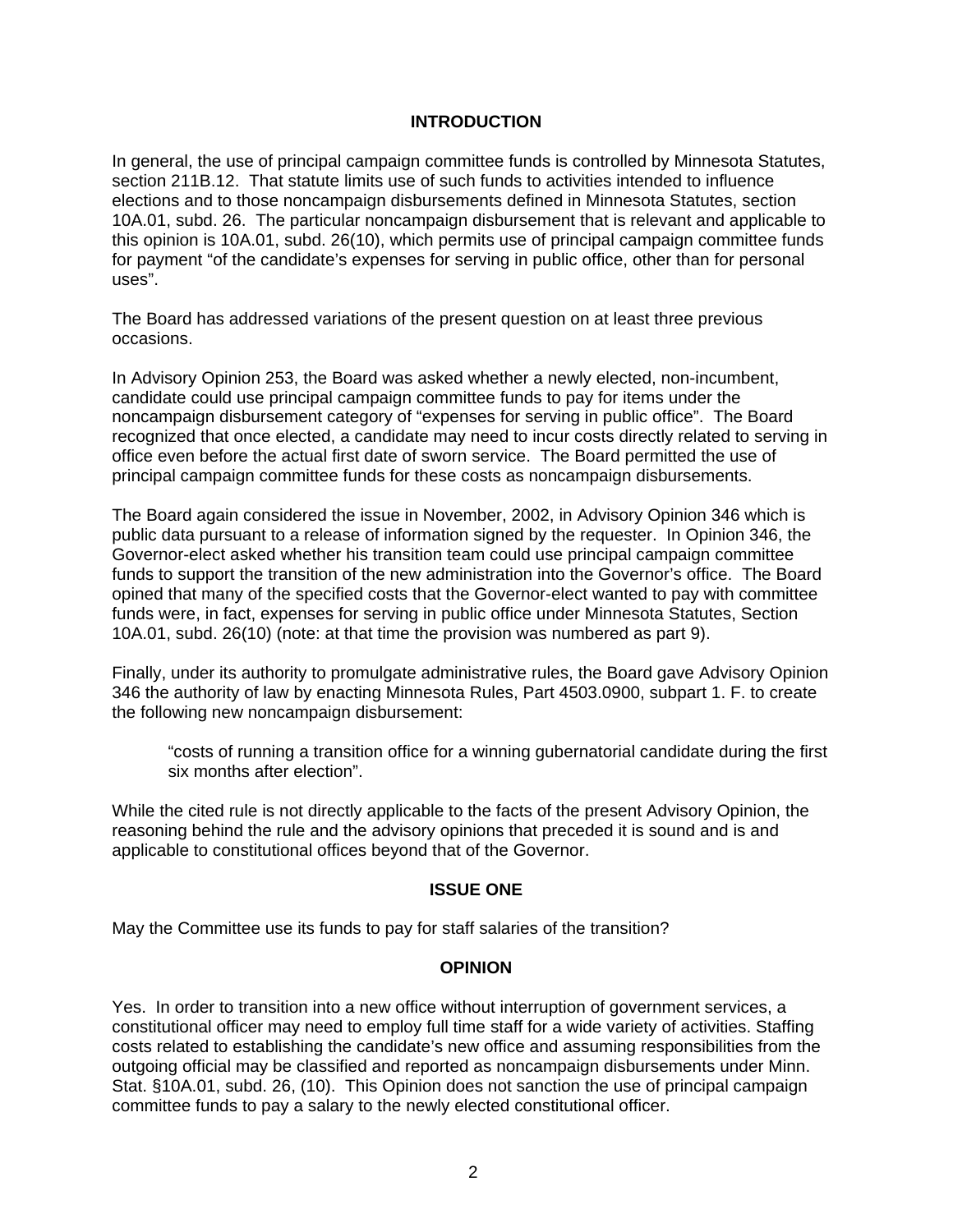### **ISSUE TWO**

May the Committee use its funds to pay for accounting and legal services of the transition?

## **OPINION**

Yes. Costs of ensuring that the transition operates within various statutory provisions and is able to account for its expenses are necessary costs. Accounting and legal services used in the transition may be classified and reported as noncampaign disbursements under Minn. Stat. §10A.01, subd. 26, (10). Such costs should be reported separately from any legal or accounting expenditures made for the benefit of the candidate's principal campaign committee. Costs on behalf of the principal campaign committee should be reported as noncampaign disbursements under Minn. Stat. §10A.01, subd. 26, (1).

# **ISSUE THREE**

May the Committee use its funds to pay for the purchase or leasing of office equipment (cell phones, computers, photocopying services, etc.) of the transition?

## **OPINION**

Yes. To effectively transition to the new office, the candidate will need equipment sufficient to establish an operating staff and office prior to actually assuming the duties of the position. The cost of purchase or lease of office equipment used for the transition should be reported as noncampaign disbursements under Minn. Stat. §10A.01, subd. 26, (10).

The requester should be aware that equipment purchased for the transition with principal campaign committee funds becomes the property of the principal campaign committee. Any equipment purchased and classified as a noncampaign disbursement cannot be later used for campaign purposes. The Committee may wish to lease the necessary office equipment to avoid the problems associated with tracking the use, and eventual disposal, of equipment after the transition period is concluded.

## **ISSUE FOUR**

May the Committee use its funds to pay for books, periodicals, supplies and materials used in establishing the office and conducting operations during the transition?

### **OPINION**

Yes, assuming that the items and materials purchased are used in the ordinary course of operation of the transition process and that the items would be considered expenses of serving in office for an official who had already taken office. The allowable costs of purchasing these items are the reasonable costs necessary to carry out the function of the transition. The costs should be reported as noncampaign disbursements under Minn. Stat. §10A.01, subd. 26, (10).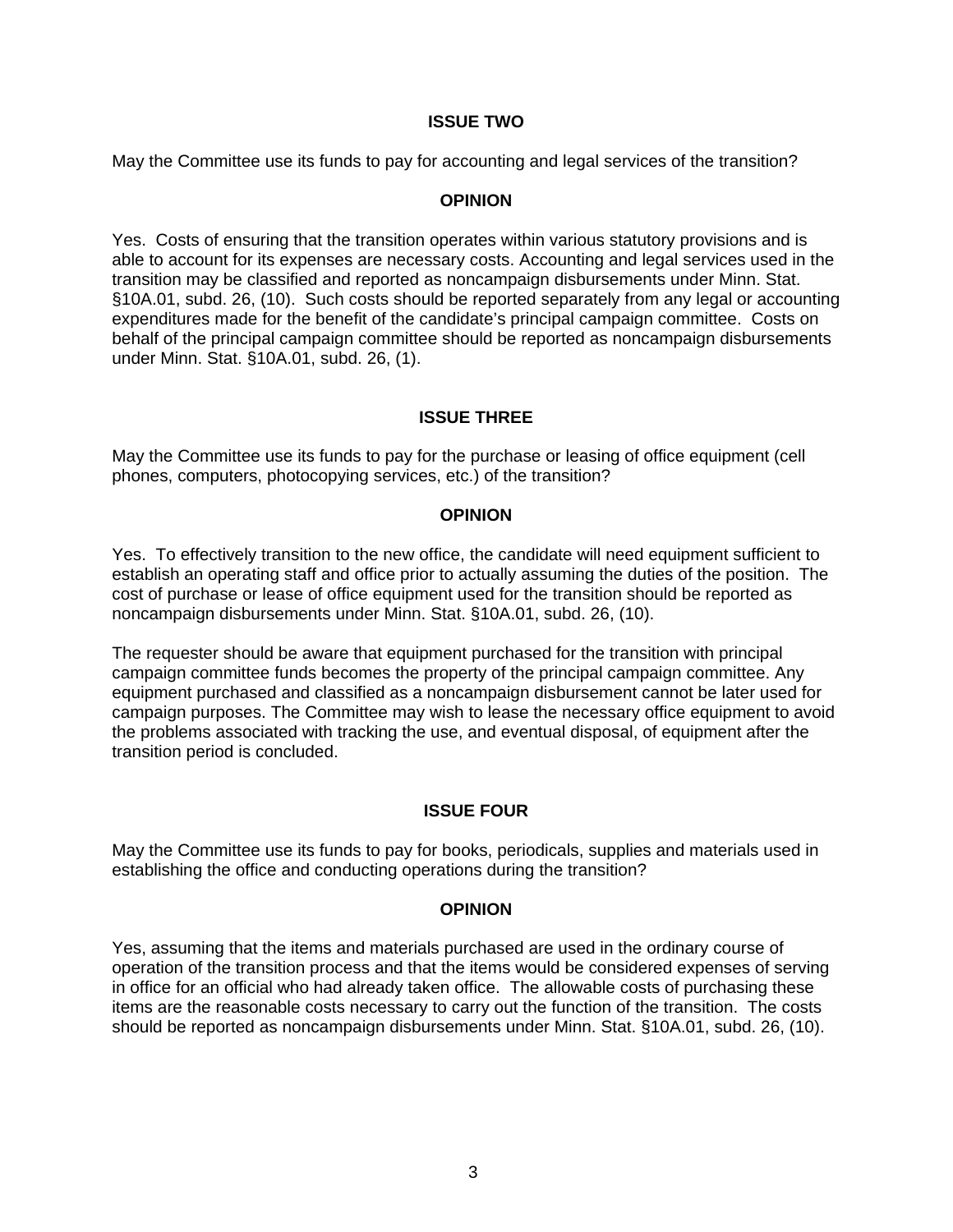#### **ISSUE FIVE**

May the Committee use its funds to pay for travel, lodging, and conference fees and expenses connected with the candidate attending an annual conference of area associations and another training event, both of which are specifically and closely related to the official's performance of public duties?

#### **OPINION**

Yes. Based on the information provided (which is not detailed in this public version of this Advisory Opinion), costs of attending the annual conference and of receiving the specified training are related to serving in the office to which the candidate was elected. Such costs may be paid for by the Committee and reported as noncampaign disbursements under Minn. Stat. §10A.01, subd. 26, (10).

#### **ISSUE SIX**

May the Committee use its funds for other travel, lodging, or fees to attend events or training related to the office to which the candidate was elected?

#### **OPINION**

Yes. As long as there is no reimbursement from the state or the from the office to which the candidate was elected for the expense to be incurred, the Committee may pay the expense if the item would be considered an expense of serving in public office for a holder of that office. Such costs may be paid for by the Committee and reported as noncampaign disbursements under Minn. Stat. §1OA.01, subd. 26, (10).

#### **GENERAL LIMITATIONS**

Under normal circumstances, payment of costs for transitioning into a new office should not be required for a period of more than six months following the date of the candidate's election to the new office. The opinions expressed herein are subject to this limitation.

The Board reiterates that the noncampaign disbursement for "expenses for serving in public office" may not include expenses for personal use. This restriction applies to the Board's opinions in this matter.

Expenses of serving in office include the ordinary and reasonable expenses of those activities that are expected or required of a public official, or that enhance the official's ability to serve. That standard is equally applicable to costs to be incurred by a newly elected constitutional officer during the transition into office.

Issued November 28, 2006

Bob Milbert, Chair Campaign Finance and Public Disclosure Board